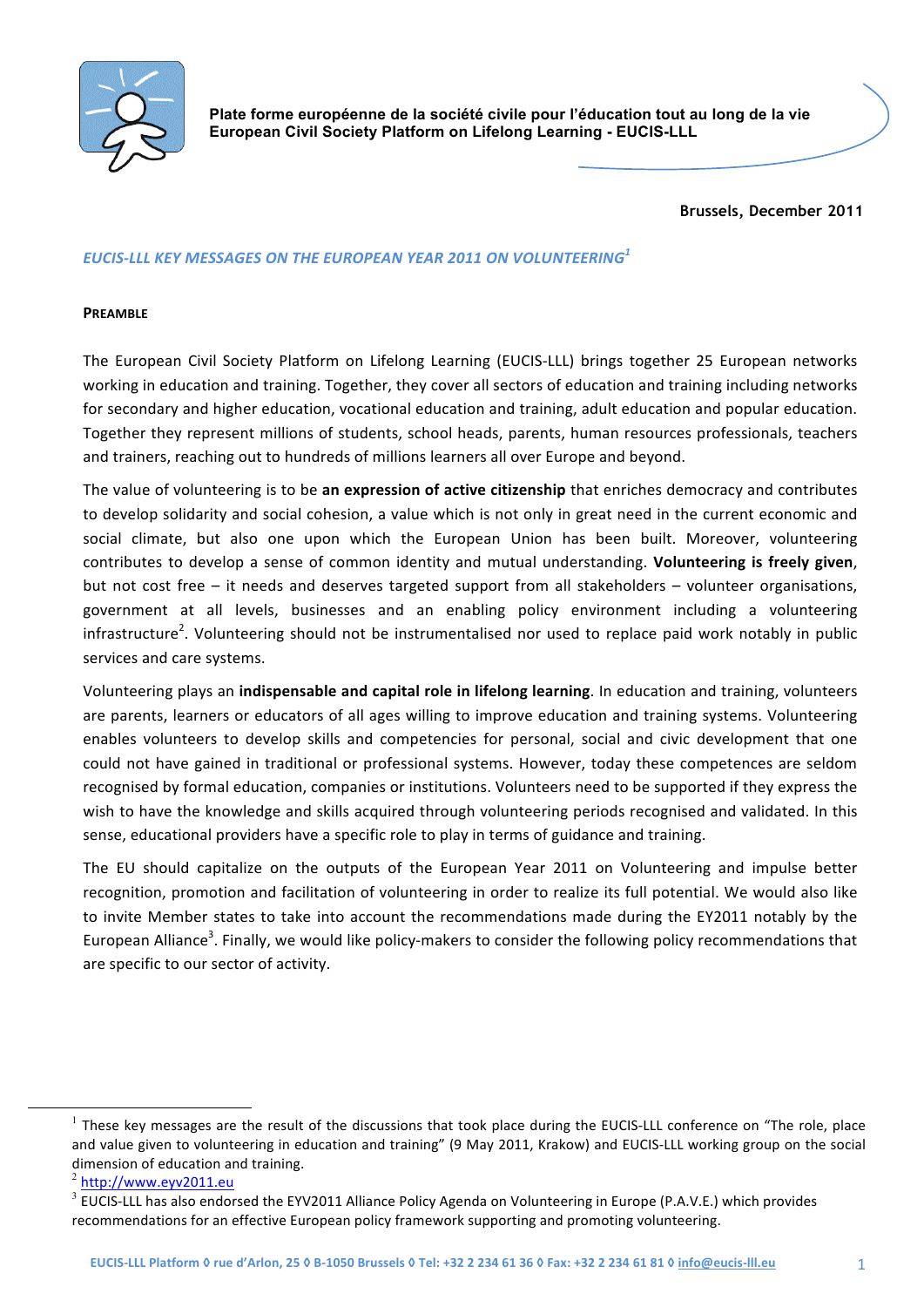#### **RECOMMENDATIONS**

## 1/ Recognising volunteering as a tool to develop active citizenship, social inclusion and employability

- $\Rightarrow$  Encouraging the implementation of **European active citizenship education** in all member states and launching raising awareness campaigns on volunteering benefits, especially among young people. For instance, information on volunteering could be integrated into secondary and tertiary education curricula.
- $\Rightarrow$  Implementing specific actions and programmes that allow and facilitate **disadvantaged and elderly people** involvement in voluntary activities, which can offer them a wide "window of opportunities" to face / overcome their social exclusion.
- ⇒ Developing **research and data** on the financial and non-financial impact of volunteering and introduce appropriate measurement tools and comparable quantitative and qualitative indicators.
- $\Rightarrow$  Capitalising on the **EY2011** on volunteering and launching joint initiatives in relation to the **EY2013** of Citizens.

# **2/ Develop a specific legal framework for volunteering by:**

- ⇒ Developing a secure legal status for European volunteers and hosting organisations to further promote and facilitate volunteering across Europe.
- $\Rightarrow$  Granting public coverage for **volunteers' adequate social protection insurance** (health, accident and liability) and *training* expenses and implementing fiscal advantages for volunteer's providers.
- $⇒$  Removing **legal impediments** for volunteering, particularly with regard to cross-border travel and activities for volunteering purposes (e.g. visa free of charge).
- ⇒ Promoting **quality standards** for volunteering based on guidance, education and training support offered by hosting organisations.
- $\Rightarrow$  Endorsing the initiative to establish a **European Charter on the Rights and Responsibilities of the Volunteer<sup>4</sup>** .

# **3/ Develop and recognise volunteers' competences, skills and knowledge by:**

- $\Rightarrow$  Providing volunteer organisations with proper tools to **mentor, train and assess** the skills, competences and knowledge of their volunteers.
- $⇒$  Promoting **recognition tools that are easy-to-use and transferable across sectors**. For instance, **portfolios** can be useful in order to help volunteers being aware of the skills, competences and knowledge they acquired. Such tools should include pedagogical and learning methodologies based on volunteers' needs. This process can boost volunteers' motivation and self esteem as well as employability.
- $\Rightarrow$  Supporting the continued gathering of **good practice recognition tools** across the EU.
- $\Rightarrow$  Developing and guarantying access to **validation or accreditation systems of prior learning** acquired through volunteering. The European guidelines for validating non-formal and informal learning<sup>5</sup> could serve as a basis of implementation.
- $\Rightarrow$  Promoting measures to facilitate **employee volunteering** and encouraging employers to recognise volunteering experiences when recruiting and involving them together with social partners and civil society representatives in developing the above-mentioned tools.

 <sup>4</sup> http://www.youthforum.org/images/stories/Documents/Participation/0455=11=Charter\_RightsoftheVolunteer\_Draft2.pdf <sup>5</sup> http://www.cedefop.europa.eu/EN/Files/4054\_en.pdf